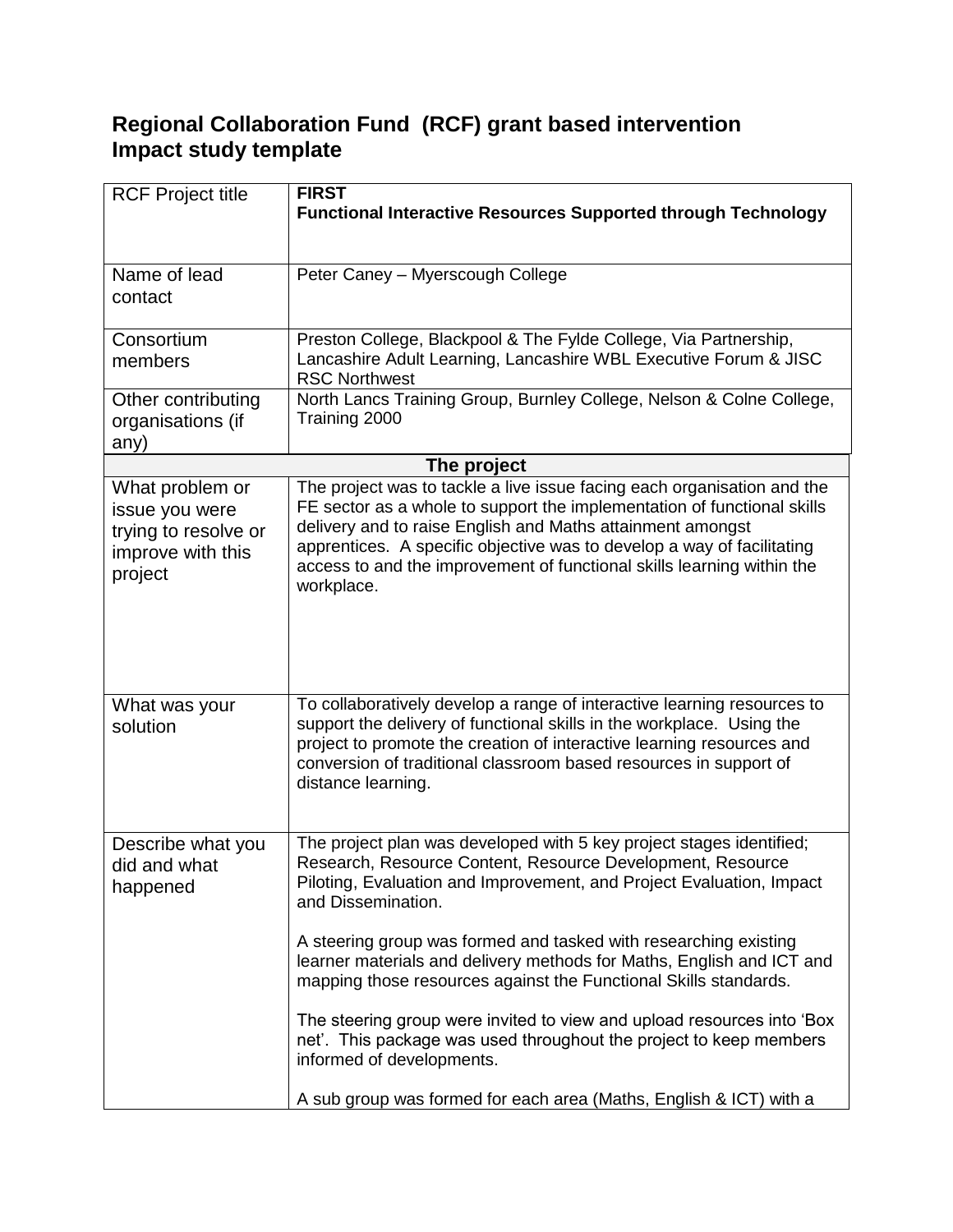| lead contact who would co-ordinate progress against tasks and stages<br>and report back to the steering group.                                                                                                                                                                                                                                                                                                                                                                                               |
|--------------------------------------------------------------------------------------------------------------------------------------------------------------------------------------------------------------------------------------------------------------------------------------------------------------------------------------------------------------------------------------------------------------------------------------------------------------------------------------------------------------|
| It became apparent through research and consideration of resource<br>content that there were relatively few resources available amongst the<br>partners for 'converting' into interactive formats as most providers were<br>using commercial resources albeit in non-interactive formats.                                                                                                                                                                                                                    |
| It was also apparent that whilst lots of different functional skills resource<br>sites and activities were available, with many open source, there was<br>little evidence of a centralised resource that provided an interactive<br>learning environment for all aspects of functional skills delivery.                                                                                                                                                                                                      |
| Partners were in full agreement that creating a resource package,<br>consisting of required topic content for each functional skill specialism<br>and level should be a key project outcome.                                                                                                                                                                                                                                                                                                                 |
| A moderation panel was formed to aid the selection of resources for<br>further product development and conversion into interactive formats.                                                                                                                                                                                                                                                                                                                                                                  |
| In support of creating standardised interactive resources and working<br>with the advice and guidance of JISC, Articulate Storyline was chosen<br>as a licensed Authoring Tool to create the project resources. Despite<br>the license cost, Storyline was chosen ahead of other open source<br>packages because of its functionality and relative ease of creating<br>resources for non e learning specialists.                                                                                             |
| Partners nominated staff to attend a Train the Trainer day to develop<br>the skills to create and convert existing functional skills resources into<br>online and interactive teaching and learning packages in support of<br>workplace delivery.                                                                                                                                                                                                                                                            |
| Once developed, the interactive resources were piloted with both<br>learners and tutors by all organisations involved in the project.<br>Following collation of the evaluation forms, the resources were adapted<br>and improved based on learner, tutor and JISC evaluation and<br>feedback.                                                                                                                                                                                                                |
| The technological task focussed on producing 6 functional skills<br>interactive templates, two each for Maths, English and ICT to support<br>the teaching, learning and assessment of a topic element for each<br>functional skill specialism.                                                                                                                                                                                                                                                               |
| The technological task has focussed on a producing interactive<br>teaching, learning and assessment resources for Maths, English and<br>ICT at levels 1 and 2. A total of 12 resources have been developed as<br>part of the project in addition to an employer resource focussed on<br>promoting the benefits of functional skills in the workplace. The<br>resources are housed within an interactive resource package that has<br>been developed with topic content for each functional skills specialism |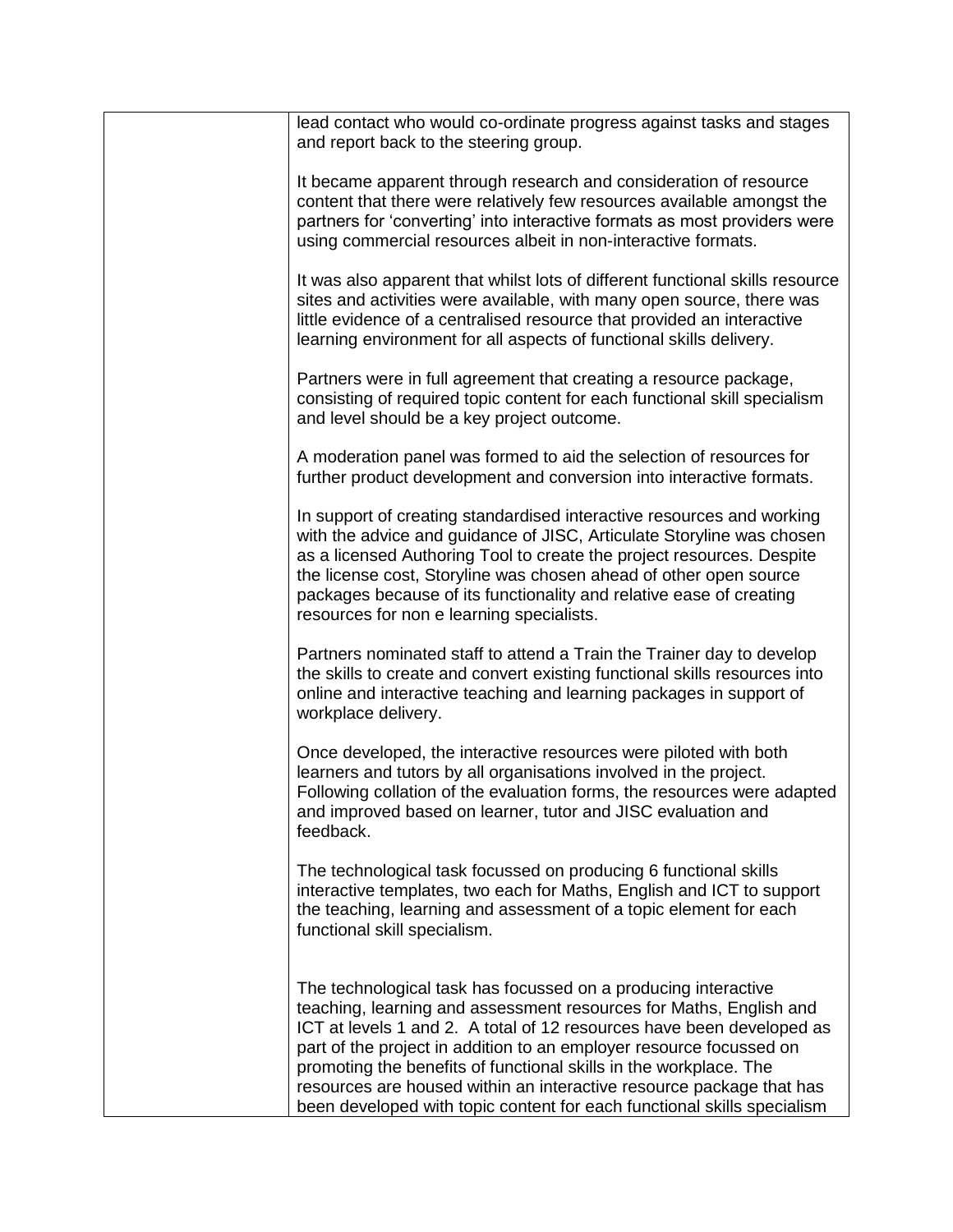|                                                                                                | and level. This package will be populated with additional resources as<br>partners continue to develop content beyond the end of the project.                                                                                                                                                                   |  |  |  |  |  |
|------------------------------------------------------------------------------------------------|-----------------------------------------------------------------------------------------------------------------------------------------------------------------------------------------------------------------------------------------------------------------------------------------------------------------|--|--|--|--|--|
|                                                                                                |                                                                                                                                                                                                                                                                                                                 |  |  |  |  |  |
| The collaboration                                                                              |                                                                                                                                                                                                                                                                                                                 |  |  |  |  |  |
| How well did the<br>collaboration work<br>and what were the<br>key factors that led<br>to this | The project stimulated increased collaboration between partners with<br>new relationships being formed at varying levels within each<br>organisation from management level to tutors.                                                                                                                           |  |  |  |  |  |
|                                                                                                | Partners found it useful to see how other providers were delivering<br>Functional Skills, by sharing delivery methods and resources.                                                                                                                                                                            |  |  |  |  |  |
|                                                                                                | The project has given partners the opportunity to work together rather<br>than just attend meetings together, this has forged relationships that will<br>support continued collaboration after the completion of the project.                                                                                   |  |  |  |  |  |
|                                                                                                | The purpose of the project was desirable to all partners which aided<br>continued collaboration.                                                                                                                                                                                                                |  |  |  |  |  |
|                                                                                                | Partners of the steering group will continue to meet as part of the<br>Lancashire WBL Executive Forum Quality improvement sub group and<br>plan to continue the development of the resources with other members<br>of this group.                                                                               |  |  |  |  |  |
|                                                                                                |                                                                                                                                                                                                                                                                                                                 |  |  |  |  |  |
|                                                                                                | The benefits and impact of the project                                                                                                                                                                                                                                                                          |  |  |  |  |  |
| What benefits/<br>impact has the<br>project had on:::                                          | a. the work/ effectiveness of the organisations in your consortium                                                                                                                                                                                                                                              |  |  |  |  |  |
|                                                                                                | Evaluation has shown that there has been a marked increase in<br>Internal collaboration across curriculum areas with activity spreading<br>across organisations. It has broken down barriers between<br>departments and inspired teaching staff to embrace technology and<br>create more interactive resources. |  |  |  |  |  |
|                                                                                                | Teaching staff have been inspired by what they can produce without<br>the reliance on an e learning and development specialist.                                                                                                                                                                                 |  |  |  |  |  |
|                                                                                                | One provider reported that as a result of the project they have now<br>embraced technology within their organisation by introducing e-<br>portfolio.                                                                                                                                                            |  |  |  |  |  |
|                                                                                                | There has definitely been a wider use of Storyline within organisations<br>including examples of resources being developed to support the<br>promotion of equality and diversity, inclusive learning and best practice<br>teaching, learning and assessment resources.                                          |  |  |  |  |  |
|                                                                                                |                                                                                                                                                                                                                                                                                                                 |  |  |  |  |  |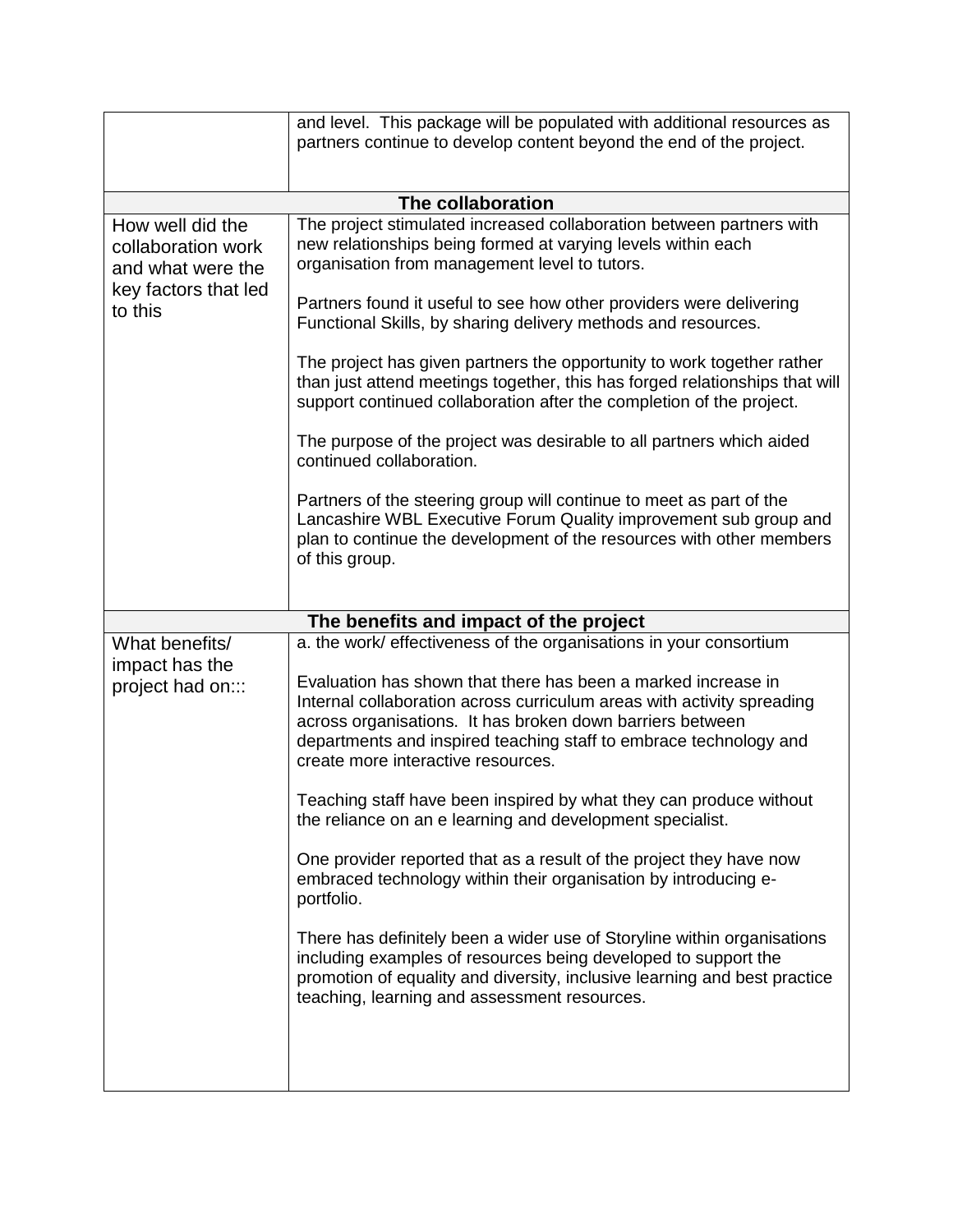|                                                                                   | b. the cost/ efficiency of activities                                                                                                                                                                                                                                                                                                                                                                                                                                                |  |  |
|-----------------------------------------------------------------------------------|--------------------------------------------------------------------------------------------------------------------------------------------------------------------------------------------------------------------------------------------------------------------------------------------------------------------------------------------------------------------------------------------------------------------------------------------------------------------------------------|--|--|
|                                                                                   | The development of resources, staff skills and expertise as part of the<br>project will begin to have a tangible benefit on the efficiency and<br>effectiveness of provider delivery models, with anticipated benefits of;<br>Reduced staff time and travel costs for tutors<br>$\bullet$<br>Improvement of VLE platforms and quality of distance learning<br>$\bullet$<br>materials<br>Encouraging staff to produce more resources will avoid buying<br>in 'off the shelf' packages |  |  |
|                                                                                   | c. any other aspect(s) of your work                                                                                                                                                                                                                                                                                                                                                                                                                                                  |  |  |
|                                                                                   | The activity produced will make learning much more independent                                                                                                                                                                                                                                                                                                                                                                                                                       |  |  |
| What contribution                                                                 | a little / some/ a lot / essential<br>LSIS funding                                                                                                                                                                                                                                                                                                                                                                                                                                   |  |  |
| to the success /<br>smooth running of                                             | <b>LSIS Associate</b><br>a little / some/ a lot / essential                                                                                                                                                                                                                                                                                                                                                                                                                          |  |  |
| the project was<br>made by:                                                       | LSIS Associate provided very good support and liaison with the project<br>lead, advising and supporting project activity. However a challenging<br>approach adopted initially with the Steering Group was not well<br>received by all members.                                                                                                                                                                                                                                       |  |  |
|                                                                                   | Other contributors (please identify)                                                                                                                                                                                                                                                                                                                                                                                                                                                 |  |  |
|                                                                                   | JISC RSC Northwest a little / some/ a lot / essential                                                                                                                                                                                                                                                                                                                                                                                                                                |  |  |
| What did the project<br>cost: LSIS funding +<br>your consortium's<br>contribution | LSIS Funding; £29,975                                                                                                                                                                                                                                                                                                                                                                                                                                                                |  |  |
|                                                                                   | Consortium Contribution (based on supply of project time sheets and<br>rates described within project application)                                                                                                                                                                                                                                                                                                                                                                   |  |  |
|                                                                                   | Training Provider Partners (Additional hours/costs) = £7,181<br>$JISC - 150 hours @ £179/day = £3,836$                                                                                                                                                                                                                                                                                                                                                                               |  |  |
| What lessons did<br>you learn / what tips<br>would you give to<br>other providers | The project has provided an opportunity to learn more about the<br>opportunities and challenges of collaborative working. Lessons learned<br>when collaborating over a technological task, include;                                                                                                                                                                                                                                                                                  |  |  |
|                                                                                   | Not to be too ambitious with what the project will finally produce and be<br>prepared to adapt in line with group expectations, skills, time and<br>expertise. Allow creativity and input but remain focussed on project<br>objectives.                                                                                                                                                                                                                                              |  |  |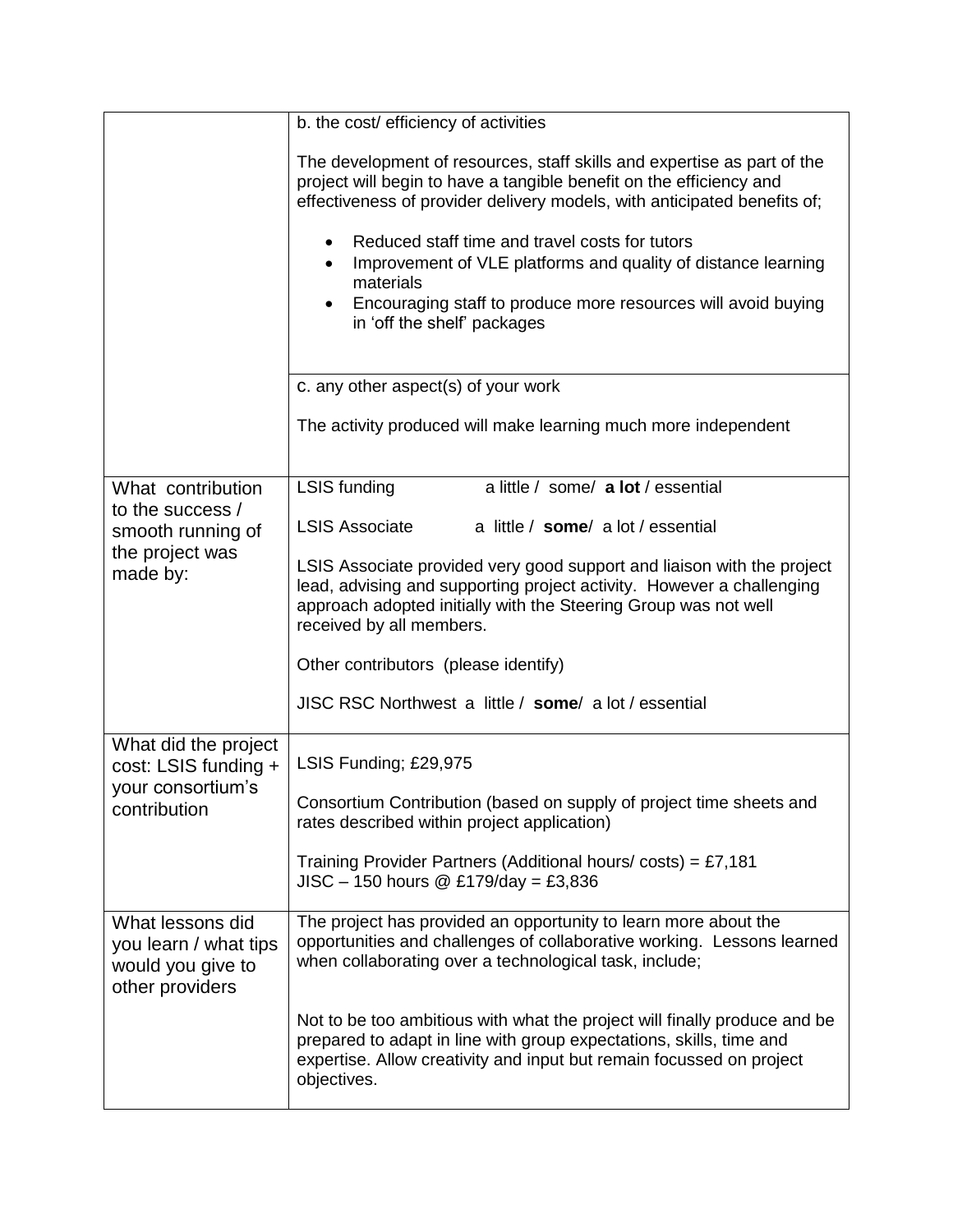|                                                                      | Increase project activity/ meetings/ tasks at the start of the project to aid<br>'buy in', clear understanding and reduce project 'drift'.                                                                                                                                                                                                               |
|----------------------------------------------------------------------|----------------------------------------------------------------------------------------------------------------------------------------------------------------------------------------------------------------------------------------------------------------------------------------------------------------------------------------------------------|
|                                                                      | Some project members felt that expectations of ICT ability may have<br>been too high and clearer input from specialists regarding design and<br>standardisation may have been useful earlier in the project.                                                                                                                                             |
|                                                                      | Challenge partner desire to be involved against reality early in the<br>project as collaboration relies on equal or agreed input from all<br>members.                                                                                                                                                                                                    |
|                                                                      | Assign staff specifically to the project and allocate time rather than it<br>becoming an additional activity on a busy workload. This worked well<br>with one partner employing an hourly paid specialist to support<br>resource development.                                                                                                            |
|                                                                      | Assign tasks based on skills and ability ahead of enthusiasm and<br>willingness.                                                                                                                                                                                                                                                                         |
|                                                                      | Be clear on the intended outcome – commercial quality of resources or<br>engagement of non-specialist staff? The desire to achieve both at times<br>created challenges as part of this project.                                                                                                                                                          |
|                                                                      | Consider using a project 'protocol' or terms of agreement specific to the<br>project rather than relying on previous working relationships. Promoting<br>discussion on working arrangements, project management and<br>organisational responsibilities.                                                                                                  |
|                                                                      | To ensure that partners are fully aware of the organisational<br>commitment they need to put into a project such as this.                                                                                                                                                                                                                                |
|                                                                      | <b>Telling others</b>                                                                                                                                                                                                                                                                                                                                    |
| What have you                                                        | Attended Lancashire WBL Executive Forum and sub group meetings.                                                                                                                                                                                                                                                                                          |
| done to share                                                        |                                                                                                                                                                                                                                                                                                                                                          |
| /disseminate this<br>project with others                             | Presented at the LSIS Technology for Success Conference 5 <sup>th</sup><br>February 13 in Birmingham                                                                                                                                                                                                                                                     |
| in the sector                                                        | Planning on presenting at the North West Provider Network Regional<br>Quality group meeting on the 7 <sup>th</sup> May 2013 to demonstrate project<br>resources and disseminate findings.                                                                                                                                                                |
|                                                                      |                                                                                                                                                                                                                                                                                                                                                          |
| Provide a quote on<br>your experience of<br>the LSIS RCF<br>project. | This project has provided a valued learning experience about<br>collaborative working with partner organisations on development of<br>technological tasks. It has been a challenging yet rewarding experience<br>that has stimulated innovative resource development and created<br>legacy opportunities to deliver sustained improvements for learners. |